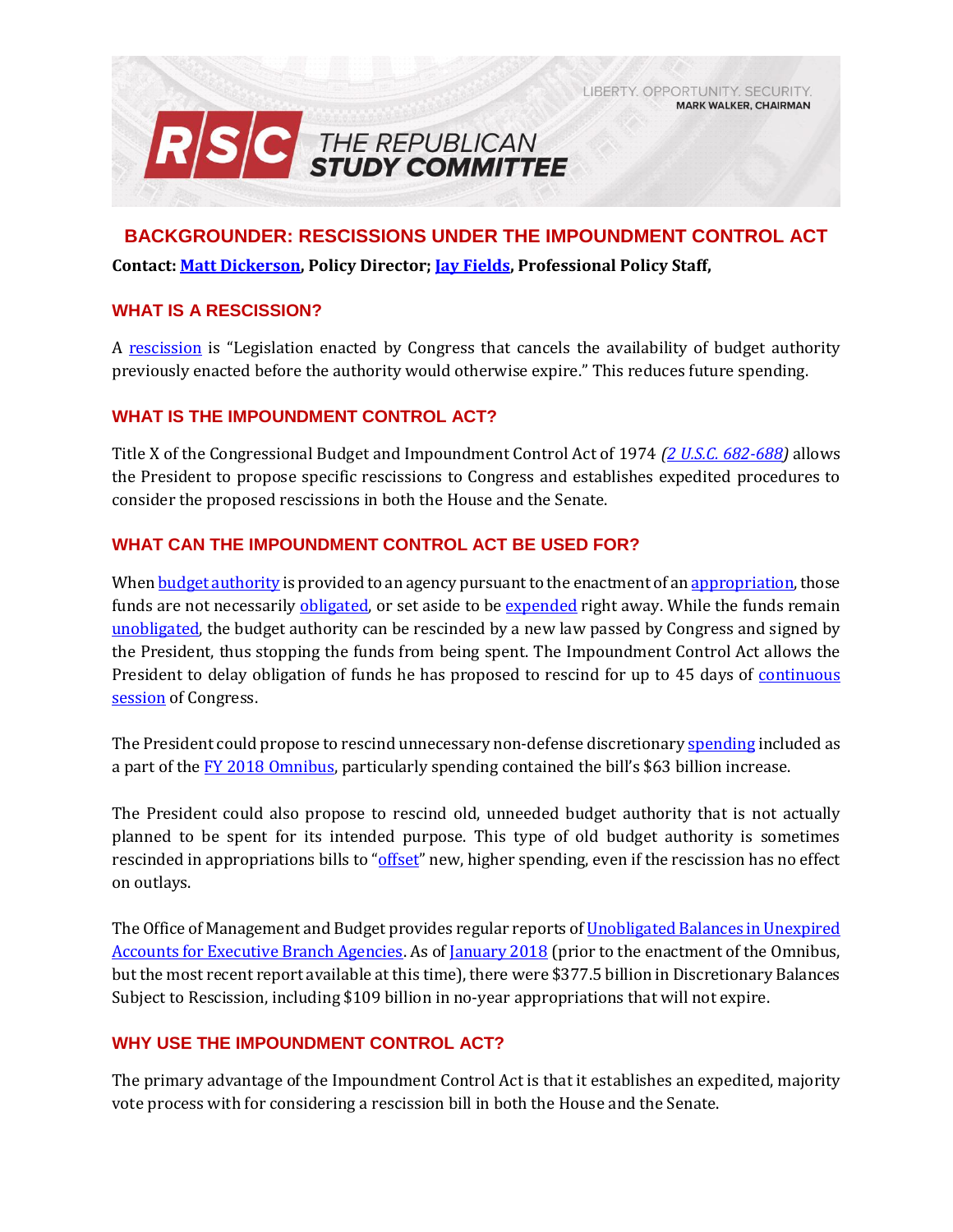The rescission bill would not be subject to the filibuster in the Senate. Both the motion to proceed and final passage of the bill are subject to simple majority votes, and time for debate is limited to ten hours.

In the House, the consideration of a rescission bill that has been reported or discharged from the Appropriations Committee is privileged on the floor, meaning any Member can move to call it up. If the Appropriations Committee has not reported a rescission bill after 25 days, any Member can make a motion to discharge the bill from the Committee that would be adopted by one-fifth of the House.

## **IF THE PRESIDENT PROPOSES RESCISSIONS, HOW COULD CONSERVATIVES RESPOND?**

First, Conservatives should be pleased that that the President is taking fiscal responsibility seriously, and applaud his taking action to start the rescissions process.

Conservatives could request that the House and Senate leadership bring a rescission bill that consists of the President's full request to the floor in a timely manner. Conservatives could set the expectation that leadership will do its best to build support for the entire rescission package proposed by the President. If the rescission bill brought to the floor does not include all of the President's requested rescissions, conservatives could reserve their right to insist on votes on the full amount of rescissions.

If the rescission bill consisting of the President's full request gets stuck in Committee for longer than the 25-day threshold, conservatives could lead an effort to make a motion to discharge the bill from committee. It worth noting that the threshold to discharge the bill is only one-fifth of the Members (87 in the House, 20 in the Senate, without vacancies), while 90 House Republicans and 23 Republican Senators voted against Omnibus.

## **HOW IS THE IMPOUNDMENT CONTROL ACT USED?**

The Impoundment Control Act requires the process to be initiated by the President to trigger expedited procedures. The expedited procedures in the House and Senate are only available before the end of the first period of 45 calendar days of continuous session of the Congress after the date on which the President's message is received by the Congress. A detailed CRS Memo prepared for the RSC on the floor procedures prescribed by the law can be found [here.](https://gallery.mailchimp.com/d4254037a343b683d142111e0/files/a92c5795-7f8c-4ef7-953a-a626626794fa/CRS_Memo_Expedited_Rescission_Procedure_Final.pdf)

The Impoundment Control Act requires that whenever the President determines that all or part of any budget authority:

- 1. will not be required to carry out the full objectives or scope of programs for which it is provided;
- 2. such budget authority should be rescinded for fiscal policy or other reasons (including the determination of authorized projects or activities for which budget authority has been provided); or
- 3. whenever all or part of budget authority provided for only one fiscal year is to be reserved from obligation for such fiscal year;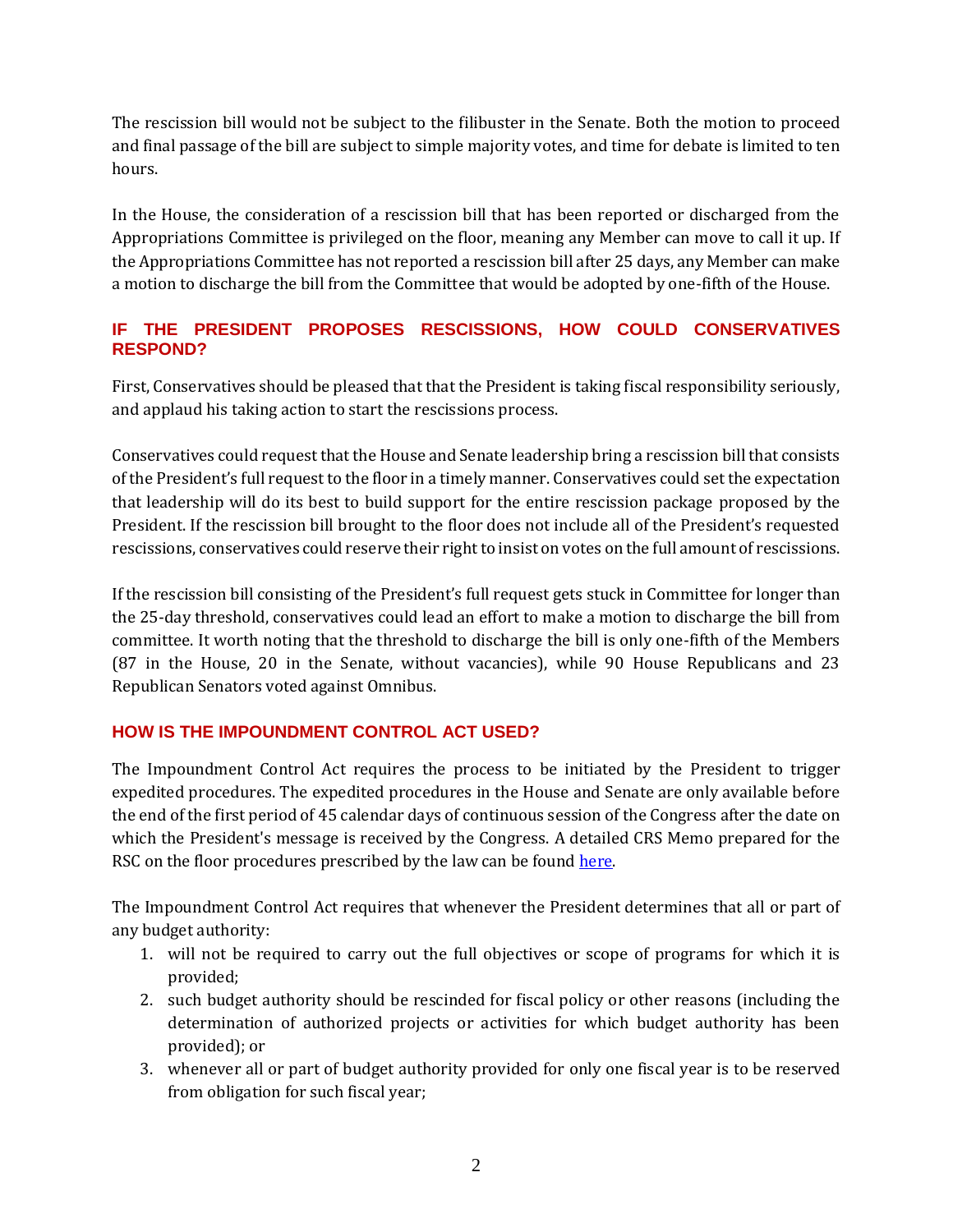that the President transmit to Congress a special message specifying:

- 1. the amount of budget authority proposed to be rescinded or reserved;
- 2. the account and department for which the budget authority is available, and the specific project or governmental functions involved;
- 3. the reasons why the budget authority should be rescinded or reserved;
- 4. the estimated fiscal and economic effects of the proposed rescission or reservation; and
- 5. all facts, circumstances, and considerations relating to the proposed rescission or reservation.

The funds proposed to be rescinded or reserved may be withheld from obligation for up to 45 days of continuous session of Congress, or until Congress has completed action on the rescission bill.

The GAO is required to review the proposals in the special message and inform Congress as promptly as practicable "the facts surrounding the proposed rescission or reservation of budget authority (including the probable effects thereof)."

After the President transmits a special message, any Member of Congress may introduce a rescission bill. The bill may consist only of language to rescind all or part of the budget authority included in the special message. Traditionally, a leader of the President's party has introduced the legislation. If a bill includes anything other than something requested by the President, it would not be eligible for the expedited procedures.

The rescission bill will be referred to the House Appropriations Committee or the Senate Appropriations Committee and Senate Budget Committee. The Committee(s) may mark up and report the rescission bill.

If a Committee does not report a rescission bill that has been referred to it within 25 calendar days of continuous session, it is in order on the floor for any Member supporting the bill to make a motion to discharge the Committee from further consideration of the bill, or any other rescission bill from the same special message. The threshold to discharge the bill is one-fifth of the Members (87 in the House, 20 in the Senate, without vacancies). Debate on the motion is limited to one hour divided equally between supporters of the bill to be discharged and those opposing (or the Majority and Minority Leaders or their designees in the Senate). The motion to discharge does not automatically bring up the bill for floor consideration.

In the House, the Impoundment Control Act prescribes expedited procedures for consideration of a rescission bill, however, such a bill is most often considered under a special order of business, such as a rule like most other legislation. The rule could allow amendments, or close down the process. Conservatives could reserve the right to insist that the rights provided to rank and file members under the law are not obviated by a rule.

If a special order of business has not been adopted, it is in order for any Member to make a privileged motion to proceed to a rescission bill that has been reported or discharged from Committee. If the